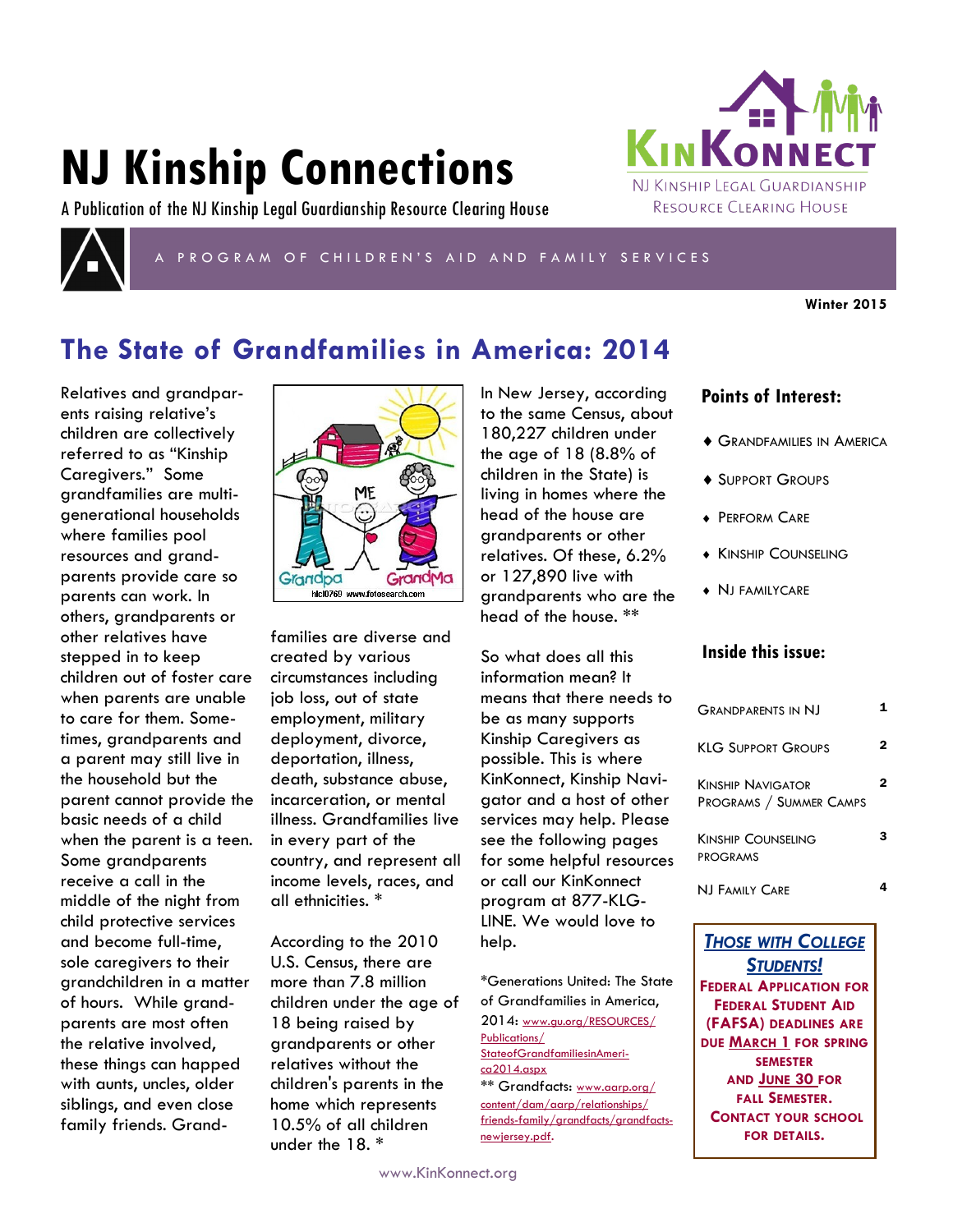# NJ Kinship Connections



## **DID YOU KNOW?**

ARE YOU CARING FOR A CHILD/GRANDCHILD WHO HAS A BEHAVIORAL ISSUE, DEVELOPMENTAL OR INTELLECTUAL DISABILITY AND/OR NEEDS SUBSTANCE ABUSE TREATMENT SERVICES?

## PERFORM CARE CAN HELP!

PERFORMCARE HELPS FAMILIES ACROSS NEW JERSEY BY OFFERING AND LINKING SERVICES FOR CHILDREN SUCH AS:

-IN-HOME THERAPY -FAMILY SUPPORT SERVICES -BEHAVIORAL SUPPORTS -MOBILE / CRISIS RESPONSE -CARE MANAGEMENT -SUMMER CAMP ASSISTANCE AND MORE

> CONTACT THEM AT 1-877-652-7624 24 HRS A DAY/ 7 DAYS A WEEK.





# **Kinship Care Support Groups**

Would you like to meet other kinship care givers? Consider these NJ support groups that usually meet monthly:

## **Foster and Adoptive Family Services (FAFS).**

Each NJ county offers support groups for those who either adopted or completed KLG through the Division (DCP&P). To locate a group in your area, log onto www.kinkonnect.org or give us a call at 877- KLG-LINE.

**Grandparents Raising Grandchildren Monthly Support Group:**  Englewood; sponsored by Family Support Organization of Bergen County: 201-796-6209 Ext 102.

**Grandparents Support** 

**Group** sponsored by the Family Partners of Morris and Sussex Counties. For information and directions call 973-940- 3194.

**Grandma K.A.R.E.S** Monthly support group, South Orange NJ. [www.grandmakares.vp](http://www.grandmakares.vpweb.com) [web.com;](http://www.grandmakares.vpweb.com) 973-327- 4114.

For a list of statewide Family Support Organizations (FSO's) that offer parent/ grandparent support groups, log onto www.state.nj.us/dcf/ families/support/ support/or contact us at 877-KLG-LINE to find a group near you.

## **Kinship Navigator Programs:**

**CarePlus, NJ** - (201) 797-2660 or (201) 398-9110, serving Bergen, Hudson, Morris, Passaic, Sussex, and Warren Counties **The Salvation Army** - (973) 373-5045 serving Essex County. **Children's Home Society** - 1-800-396-4518 serving Mercer, Middlesex, Monmouth, Ocean, Somerset, Hunterdon, and Union Counties **Family Service Association**, 1-877-569-0350 serving Atlantic, Burlington, Camden, Cape May, Cumberland, Gloucester, and Salem Counties **Or call 2-1-1 or 877-652-1148**

For details log onto: www.nj.gov/dcf/families/support/kinship/

## **Summer Camps**

While it's only March, now is the time to start thinking about Summer Camp for the children in your care. What a great opportunity to have your grandchild meet new friends, learn a new skill or just have fun! It may

also give you some rest during those hot summer months! For a list of NJ camps please log onto www.kinkonnect.org and select "Resources" or give us a call at 877- KLG-LINE (877-554- 5463.)

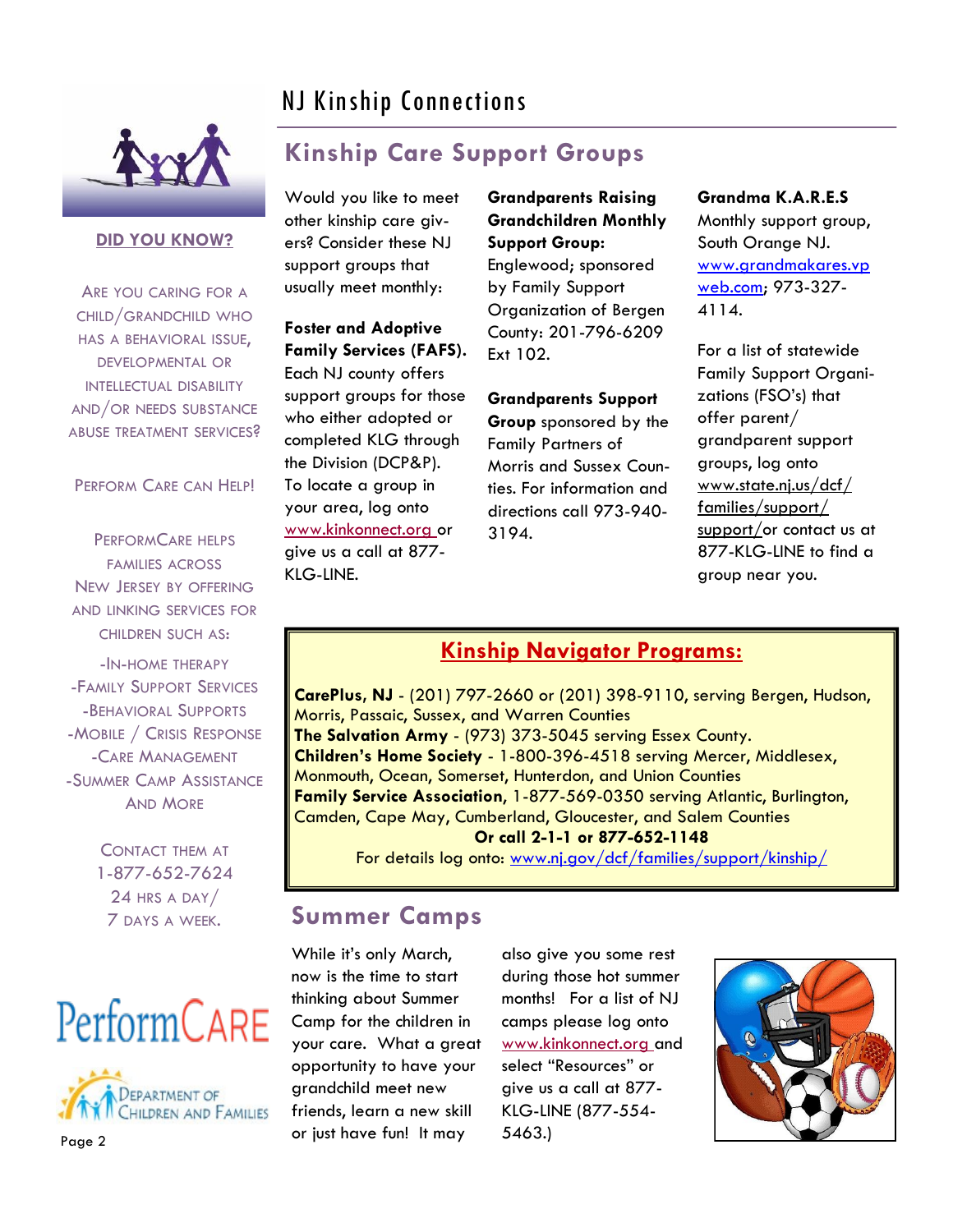## **Kinship Counseling and Resources in NJ**

Living in New Jersey, we are very fortunate to have supports for grandparents and relatives raising children. The following are Kinship or Kinship Legal Guardian (KLG) Counseling Services that may be available to you and your family:

If you were awarded KLG through the Division of Child Protection and Permanency (DCP&P) formerly known as DYFS, there may be KLG Counseling or services available in your area:

Bergen, Passaic and Essex Counties (excluding Newark): Children's Aid and Family Services, 201-740-7124

City of Newark (only): Family Service Bureau of Newark, 973-412-2056

Union County: Family and Children's Services, 908-352-7474

Burlington County: Twin Oaks Community Services, 609-953-5714

Mercer, Middlesex, Monmouth and Ocean Counties: Children's Home Society, 609-695-6274

Hudson County: Catholic Charities, Dioceses of Newark Family Resource Center, 201-798-9900

Atlantic, Camden, Cape May, Cumberland, Gloucester and Salem Counties: Robins Nest, 856-881-8689.

If you received Guardianship or Kinship Legal Guardianship (KLG) privately through the courts (usually without DCP&P involvement) the following may be available to you:

- **Kinship Navigator Wraparound Services:**  Depending on income, you may be eligible to receive a \$500 per family/per year voucher to pay for some necessities such as school supplies, clothing, furniture, etc. (See insert on previous page for Navigator locations.)

- **Caregiver Connections:** Free in-home counseling for grandparents and other adult relatives over the age of 60 who are raising children in their home (Essex County only). For information, please call (973) 715-9756 [www.familyconnectionsnj.](http://www.familyconnectionsnj.org/) [org](http://www.familyconnectionsnj.org/).

- **Family Support Organizations (FSO's)**  are family-run, countybased organizations that provide direct family-tofamily peer support,

education, advocacy and other services to family members of children with emotional and behavioral problems. Some provide KLG Support Groups. Call 1-877-652-7624 for information.

- **New Jersey Children's System of Care or Perform Care:** Serves children and teens with emotional and behavioral health care challenges, as well as counseling services. For information call 1-877-652-7624.





Need additional resources or have other questions?

Please contact our KinKonnect Warm Line at 877-KLG-LINE (877-554-5463) for other support services or log onto www.kinkonnect.org and view our Resource page.

## *The KinKonnect Free Lending Library 1-877-KLG-LINE*

*(1-877-554-5463)*

*Did you know that our KinKonnect Program has over 1,500 Books, that you may borrow? Many focus on Kinship Care!*



## *No PC? No Problem!*

Contact a KinKonnect warm-line representative at 877-KLG-LINE ((877) 554-5463) to request a book or ask a question about Statewide resources!

*Celebrate "Read Across America" in March by reading to a child!*